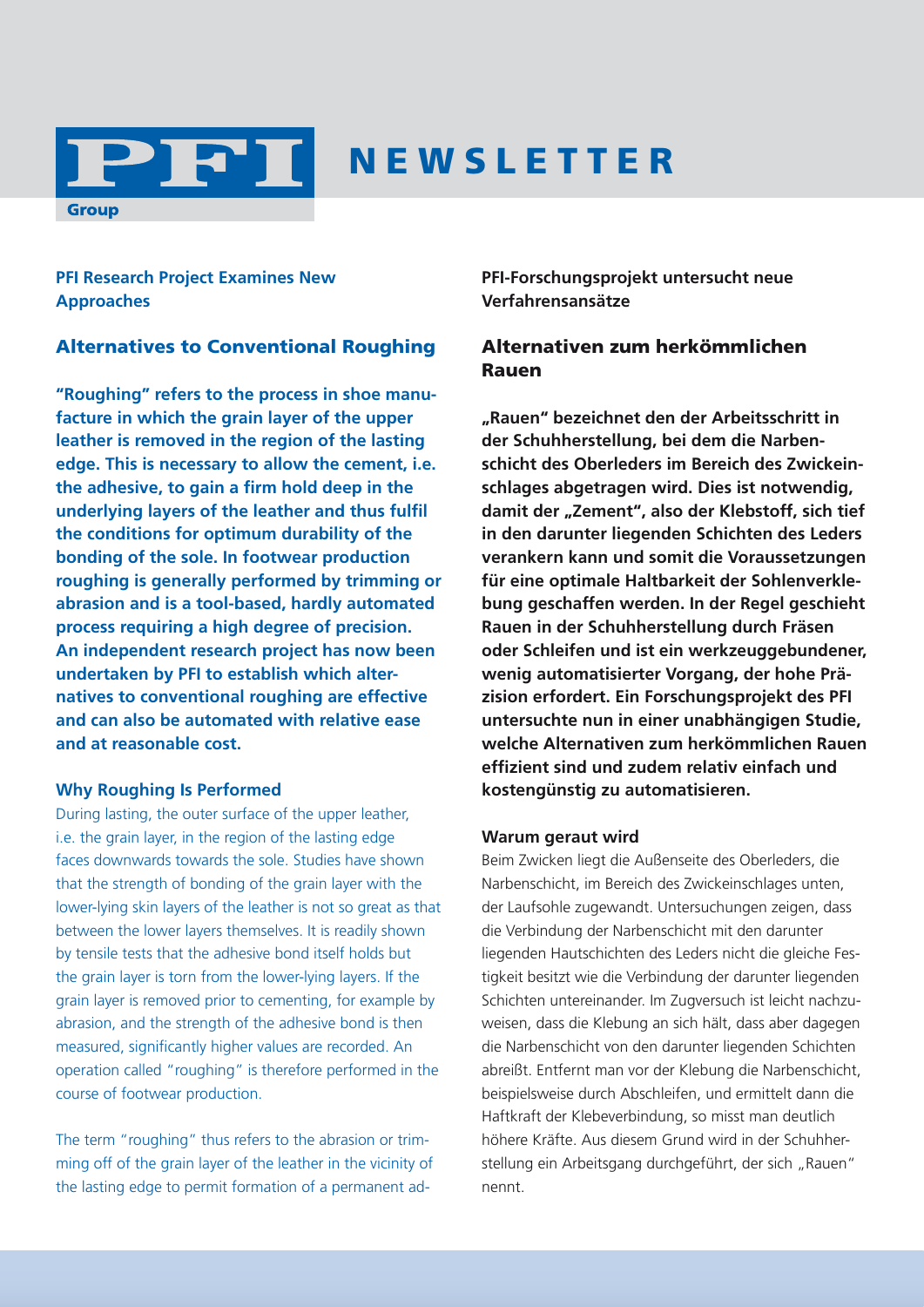# Research | Forschung<br>
Research | Forschung

hesive bond with the outsole. It is important that roughing is performed as precisely as possible right up to the outer edge of where the sole will subsequently be placed in order that the critical adhesion sites bond well. "Overroughing" is visible on the upper and entails reworking or may even mean that the shoe is completely useless. A distinction is made between bottom roughing, where only the shoe bottom is roughed, and the more difficult operation of side roughing, where – for example in the case of dished soles – part of the lower region of the upper is roughed. After roughing, adhesive is applied to the shoe bottom, including those places that have previously been roughed. Simple spraying on of the adhesive is usually insufficient. Instead, the adhesive has to be pressed into the roughed upper with a brush to effect deep-seated anchoring of the adhesive in the upper material. This process is known as cementing in the footwear industry.

#### **Independent PFI Research Project**

The roughing operation is not characterised by a particularly high degree of automation, except in the case of a few specific footwear constructions. Although new systems are commercially available as alternatives to conventional tool-based roughing by brushing or trimming they have not yet become widely accepted. As an independent research institution, PFI therefore launched a research project to investigate which comparatively straightforward and cost-effective approaches come into question for anchoring the layer of adhesive in leather in the region of the lasting edge: What are the alternatives to conventional roughing for removal of the grain layer or for bonding it better to the lower layers of the leather? Within this project, PFI has developed solution scenarios and evaluated them for later in-depth study. A distinction was appropriately made between physical and chemical processes.

The alternatives to roughing presented in Table 1 were first examined with respect to their general suitability and then with respect to their suitability in industrial practice.

Unter "Rauen" versteht man also das Abschleifen oder Abfräsen der Narbenschicht des Leders im Bereich des Zwickeinschlages, um eine haltbarere Verklebung der Laufsohle zu erreichen. Wichtig ist dabei, dass möglichst exakt bis an die Außenkante des späteren Sohlenverlaufes geraut wird, damit die kritischen Stellen der Verklebung, nämlich der Kantenverlauf, gut haften. "Überrauen" ist am Schaft sichtbar und bedeutet Nacharbeit oder gar, dass der Schuh gänzlich unbrauchbar ist. Man unterscheidet zwischen Bodenrauen, also dem ausschließlichen Rauen des Schuhbodens, und dem schwierigeren Seitenrauen, bei dem – zum Beispiel bei Schalensohlen – auch ein Teils des unteren Schuhschaftbereiches geraut wird. Nach dem Rauen erfolgt das Aufbringen des Klebstoffs auf den Schuhboden, das bedeutet unter anderem an den Stellen, an denen vorher geraut wurde. Einfaches Aufsprühen des Klebstoffes reicht hier meist nicht aus. Stattdessen muss der Kleber mit einer Bürste regelrecht in den gerauten Schaft hineingedrückt werden, um eine tiefe Verankerung des Klebstoffs im Schaftmaterial zu bewirken. Diesen Vorgang nennt man in der Schuhindustrie "zementieren".

#### **Unabhängiges Forschungsprojekt des PFI**

Der Arbeitsgang des Rauens weist, außer bei einigen speziellen Macharten, keinen hohen Automatisierungsgrad auf. Als Alternative zum gängigen werkzeuggebundenen Rauen durch Bürsten oder Fräsen gibt es zwar am Markt bereits neue Systeme, doch diese haben sich noch nicht auf breiter Basis durchgesetzt. Das PFI in seiner Rolle als unabhängiges Forschungsinstitut untersuchte daher in einem Forschungsprojekt, welche relativ einfach zu realisierende und kostengünstig zu automatisierende Lösungen zur Verankerung der Klebeschicht im Leder im Bereich des Zwickeinschlages in Frage kommen: Welche Alternativen gibt es zum herkömmlichen Rauen, um die Narbenschicht abzutragen oder diese mit den unteren Schichten des Leders fester zu verbinden? In diesem Projekt erarbeitete das PFI Lösungsansätze und bewertete sie für spätere, tiefer gehende Untersuchungen. Sinnvollerweise wurde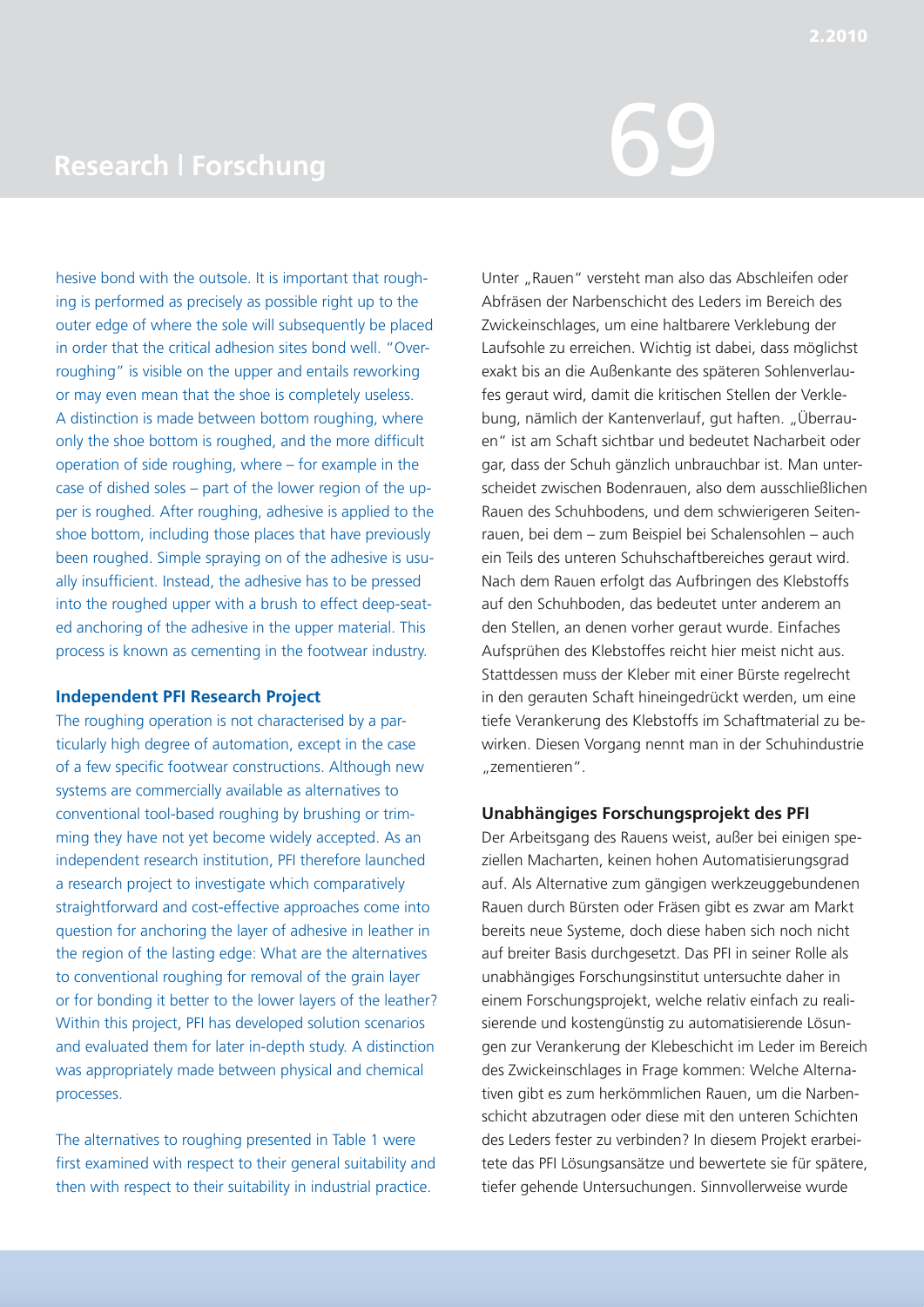## N E W S L E T T E R

| Procedure                                                 | Category     |
|-----------------------------------------------------------|--------------|
| Verfahren                                                 | Zuordnung    |
| Etching away the grain side                               | Chemical     |
| Wegätzen der Narbenseite                                  | Chemisch     |
| Saturating the grain side with adhesive                   | Chemical     |
| Durchtränken der Narbenseite mit Klebstoff                | Chemisch     |
| Injection of a strengthening agent                        | Chemical     |
| Injektion eines Verfestigers                              | Chemisch     |
| Ablation by radiation                                     | Physical     |
| Ablation mittels Strahlung                                | Physikalisch |
| Removal of the grain layer by heat                        | Physical     |
| Entfernen der Narbenschicht mittels Hitze                 | Physikalisch |
| Consolidation of the grain layer by pressure or embossing | Physical     |
| Verfestigung der Narbenschicht durch Druck oder Prägung   | Physikalisch |

- Table 1: Overview of alternative roughing methods
- Tabelle 1: Überblick über alternative Raumethoden

#### **Results**

**Group** 

Most of the procedures proved to be unsuitable for practical applications. The exception was laser roughing, which is to be regarded as highly promising and sufficiently practicable (see Figure 1).

21 21 1

Principle of the laser method: The grain layer of the leather is removed by means of a radiation source (laser). Laser roughing has the advantage of great flexibility. The high degree of precision and the finely adjustable diameter of the laser beam permit exact tracking of difficult sole shapes.

Removal of the grain layer by a laser and subsequent cementing gave comparable, and in some cases even better, peel strengths than conventional roughing with the aid of brushes or other abrading tools. Laser roughing was also the only method to show a low selectivity, meaning that the kind of finish of the leather was immaterial for laser processing. That was not always the case for the other processes examined (particularly for the chemical processes).

Another advantage of laser roughing is the mechanical reaction-free tracking of profiles. Conventional automatic zunächst nach physikalischen oder chemischen Verfahren unterschieden.

Die in Tabelle 1 aufgeführten Raualternativen wurden zunächst auf ihre generelle Eignung überprüft und dann im Hinblick auf die Praxistauglichkeit getestet.

#### **Ergebnisse**

Die meisten Verfahren erwiesen sich als ungeeignet für die praktische Anwendung. Lediglich das Laserrauen ist als vielversprechend und ausreichend praktikabel zu betrachten (siehe Abbildung 1).

Das Prinzip der Lasermethode: Mittels einer Strahlenquelle (Laser) wird die Narbenschicht des Leders abgetragen. Ein Vorteil des Laserrauens ist die große Flexibilität. Die hohe Präzision und der fein justierbare Durchmesser des Laserstrahls ermöglichen es, auch schwierige Sohlenverläufe exakt zu bearbeiten.

Das Abtragen der Narbenschicht mittels Laser und die anschließende Verklebung erbrachte gleiche, vereinzelt sogar höhere Schälwiderstände als das herkömmliche Rauen mit Hilfe von Bürsten oder anderen Schleifwerkzeugen. Das Laserrauen war zudem das einzige Verfahren,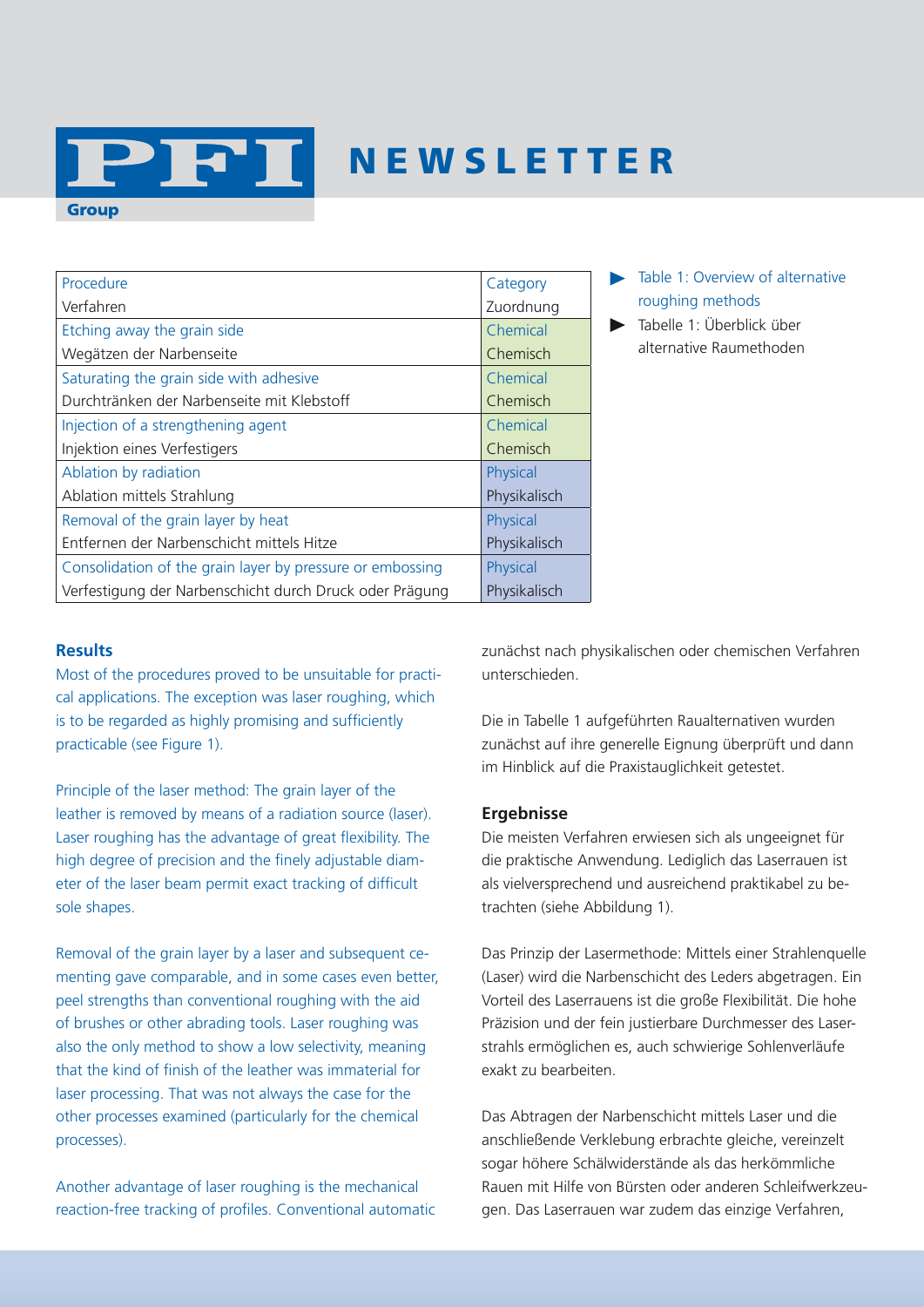### **Research | Forschung**

roughing devices have positioning systems. Mechanical removal of the topmost surface layer requires application of a certain pressure. This means that the handling devices (robots etc.) also have to apply this pressure. This can possibly have a negative effect on tracking accuracy. Since there is no mechanical coupling between the handling device and the workpiece (shoe) in the case of a laser beam, mechanical reaction-free tracking becomes possible. With conventional roughing methods, there is a constant need for complicated tracking corrections to obtain precise profiles.

Figure 2 shows various surfaces after laser treatment. In a subsequent application the increase in surface area could be utilised to enhance the strength of adhesive bonding, meaning that surfaces that are difficult to cement could be subjected to a greater degree of roughing. Figure 3 is a graphical summary of representative results of individual experiments.

#### **Outlook**

Studies performed within this project show laser ablation of the grain layer to be a highly promising approach for obtaining ideal roughing results while circumventing the drawbacks of classical roughing.

bei dem die Selektivität gering ausfiel, soll heißen, es war für die Laserbearbeitung unbedeutend, welche Zurichtung das bearbeitete Leder hatte. Bei den anderen untersuchten Verfahren war dies nicht immer der Fall (speziell bei den chemischen Methoden).

Ein weiterer Vorteil ist das kraftrückwirkungsfreie Abfahren der Bahnkonturen bei Laserrauen. Herkömmliche Rauautomaten haben ein Positioniersystem. Zum mechanischen Abtrag der oberen Lederschicht ist eine Anpresskraft notwendig. Das bedeutet, dass die Handhabungsgeräte (Roboter etc.) diese Anpresskraft auch aufbringen müssen. Dies kann sich unter Umständen negativ auf die Bahntreue auswirken. Bei einem Laserstrahl besteht keine mechanische Koppelung zwischen Handhabungsgerät und Werkstück (Schuh) und somit ist ein kraftrückwirkungsfreies Abfahren möglich. Bei gängigen Raumethoden sind aufwendige Bahnkorrekturen für präzise Kantenverläufe unablässig notwendig.

Abbildung 2 zeigt verschiedene Oberflächen nach Bearbeitung durch den Laser. In einer späteren Anwendung könnte die Vergrößerung der Oberfläche zur Steigerung der Klebefestigkeit genutzt werden, das heißt schwieriger zu verklebende Oberflächen könnten intensiver geraut



- Figure 1: Scheme of a laser roughing experiment
- Abbildung 1: Schema eines Laserrauversuches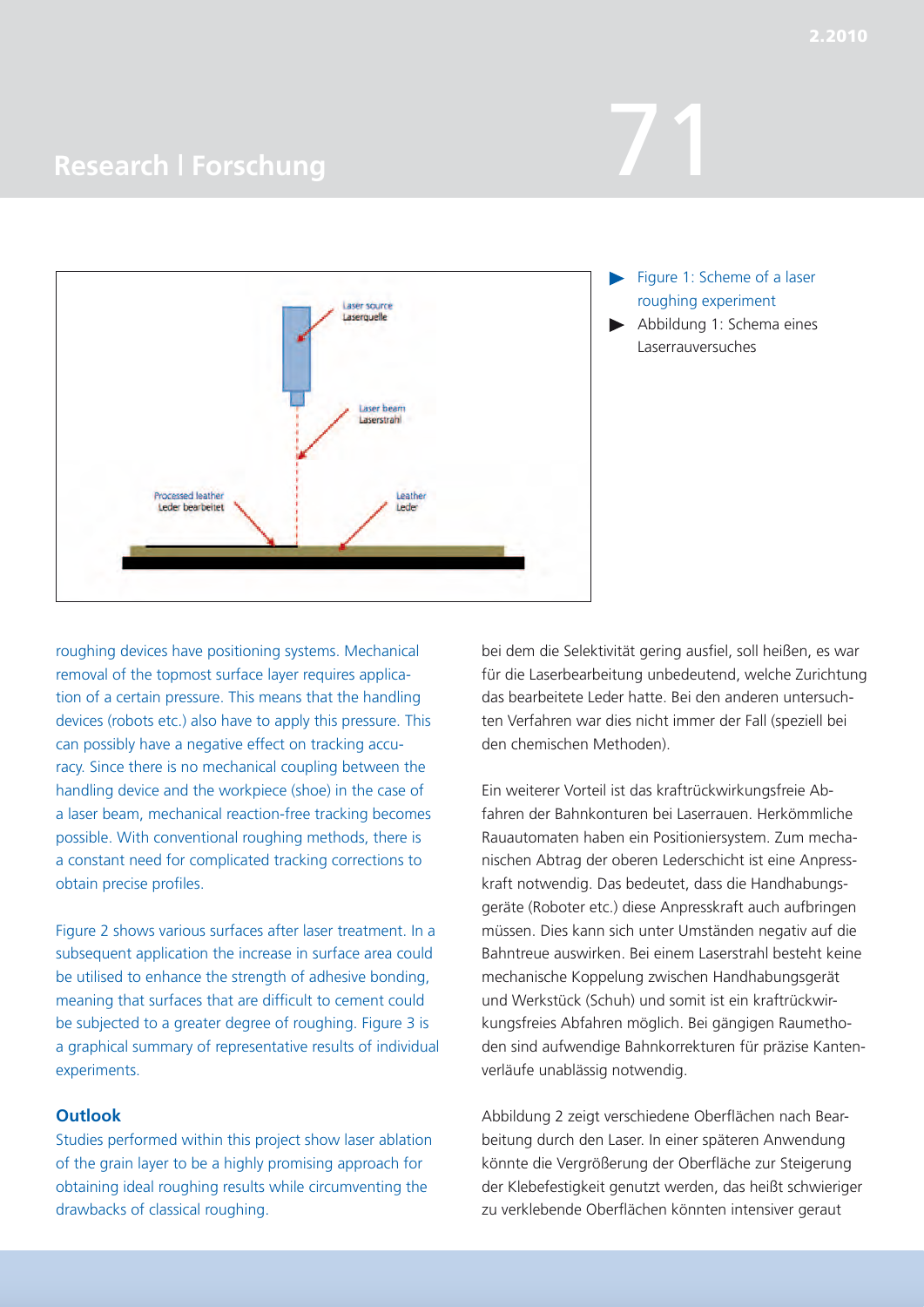

## N E W S L E T T E R







Figure 2: Examples of structured roughing of leather surfaces Abbildung 2: Beispiele für strukturiertes Rauen von Lederoberflächen

Since laser roughing is not yet established practice in footwear production and a number of related questions still await clarification, PFI is planning to undertake a followon project in coordination with footwear manufacturers and suppliers of laser technology. In particular, a new class of lasers with very short pulse durations, known as picosecond lasers, offer a number of distinct advantages and will also be considered in this project.

Picosecond lasers have an extremely short pulse duration of less than one billionth of a second. Compared to other classes of lasers they produce much less charring on the workpieces and offer consistently high processing quality which is relatively independent of the material.

It would also make good sense to undertake studies on further improvement of adhesive bonding by laser treatment (for example, by establishing which laser should be used for which leather) and to test the use of lasers in other areas of the footwear industry.

IGF Project 15230 N at the Test and Research Institute Pirmasens was funded by the Federal German Ministry of Economics and Technology via the German Federation of Industrial Research Associations (Arbeitsgemeinschaft industrieller Forschungsvereinigungen, AiF) within its

werden. Abbildung 3 zeigt repräsentativ die einzelnen Versuchsergebnisse in einer grafischen Zusammenfassung.

#### **Ausblick**

Die Untersuchungen zu diesem Projekt haben ergeben, dass das Abtragen der Narbenschicht mit Laser ein vielversprechender Ansatz ist, um ein optimales Rauergebnis zu erzielen und dabei gleichzeitig die Nachteile des klassischen Rauens zu eliminieren.

Da das Laserrauen allerdings trotz der zu erwartenden Vorteile in der Schuhherstellung noch nicht etabliert ist und eine Reihe damit verbundener Fragen noch zu klären sind, plant das PFI in Abstimmung mit Schuhherstellern und Anbietern von Lasertechnologie ein Anschlussprojekt. Insbesondere eine neue Klasse von Lasern mit sehr kurzen Pulsdauern, sogenannte Picosekundenlaser, weisen eine Reihe von vorteilhaften Eigenschaften auf und sollen im Rahmen des Projektes mit untersucht werden.

Picosekundenlaser haben eine äußerst kurze Impulsdauer von weniger als einer Milliardstel Sekunde. Sie zeichnen sich gegenüber anderen Laserklassen durch eine wesentlich geringere Neigung zu Verbrennungsrückständen auf den Werkstücken und einer konstant hohen und dabei relativ materialunabhängigen Bearbeitungsqualität aus.